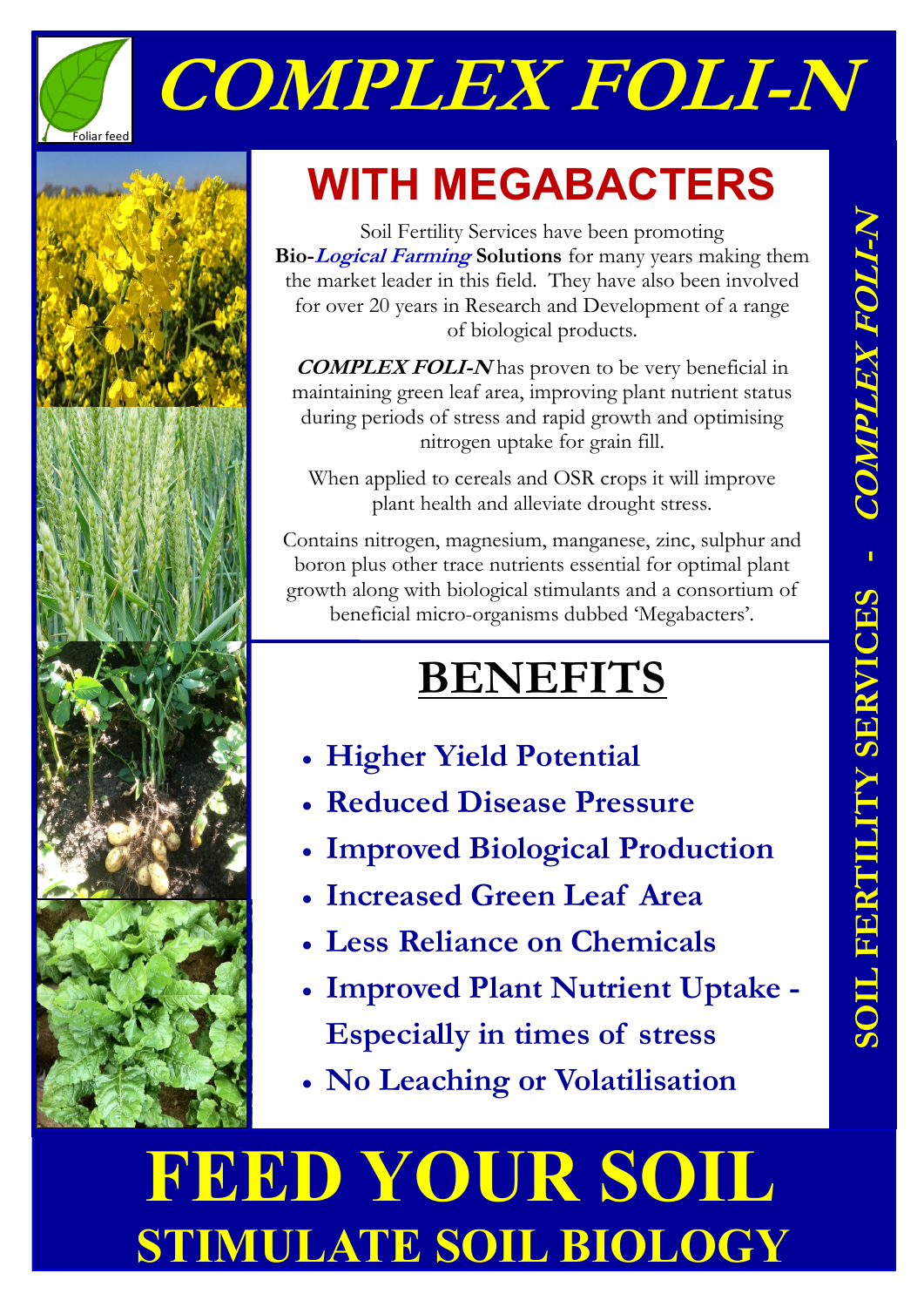### **What is COMPLEX FOLI-N?**

Using the unique Complex Technology, **Complex Foli-N** uses S.A.N (Stabilised Amino Nitrogen) complexed with magnesium or sulphur and added to biological activators, our beneficial bacillus consortium 'Megabacters', seaweed extract, humic acids, fulvic acids and essential trace elements.

#### **It's a lot more than just nitrogen!**

 **COMPLEX FOLI-N** is a complete plant food and natural growth stimulant. In fact, it contains a total of 27 essential plant nutrients. Trials show crop response from 1kg of foliar nitrogen applied to the leaf being equivalent to 4kg Ammonium Nitrate applied to the soil. Therefore, an application of only 10 lt/ha will do the same (or better) as 8kg of soil applied nitrogen. When applied during times of rapid growth or high stress, **COMPLEX FOLI-N** directly activates major plant processes, allowing plants to make better use of inputs and helps to prevent disease pressure.

#### **Why Megabacters?**

Applying a consortium of specially selected beneficial microorganisms and not individual strains increases their effectiveness in what is a dynamic environment. So as conditions change, different individual strains of bacillus thrive and wane, this way beneficial bio-diversity is main**t**ained at the optimum level.



### **SFS Biological Trials on Spring Barley SFS Biological Trials on S Barley**

| <b>SFS Biological Trials on Maize</b>          |                          |                                   |                                         |  |
|------------------------------------------------|--------------------------|-----------------------------------|-----------------------------------------|--|
| Treatment                                      | Yield Increase<br>(t/ha) | Cost of application<br>(£ per ha) | Value of additional<br>yield (£ per ha) |  |
| 2.5 lt/ha Mega-Fos and<br>20 lt/ha Foli-N + Mg | 4.8                      | 30                                | 168                                     |  |

Feed the soil and the soil will feed the plant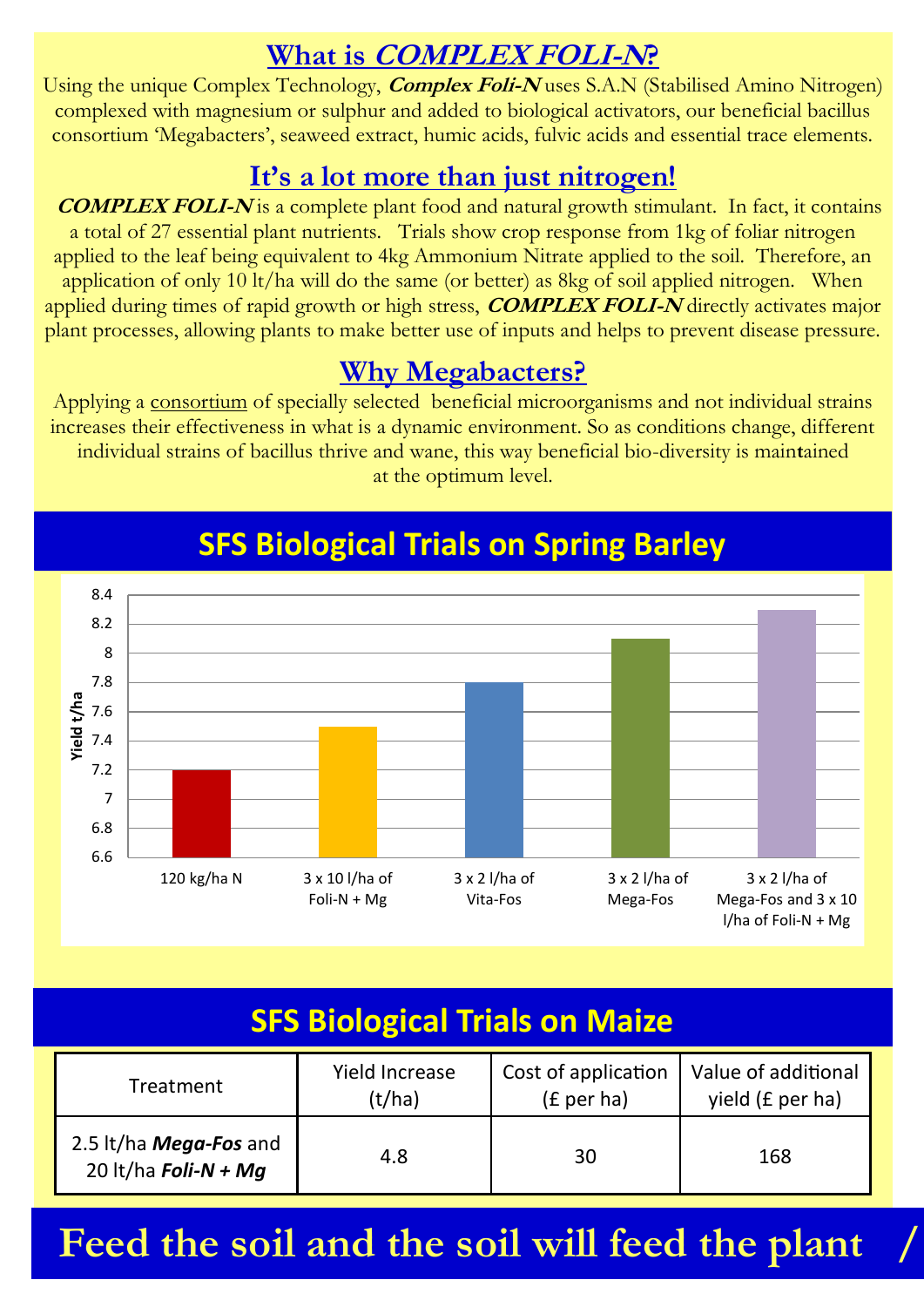### **Complex Foli-N Range of Products**

### **Complex Foli-N + Mg**

Magnesium is a vital nutrient for all plants. A key part of the photosynthetic process and crucial for the production of chlorophyll this essential nutrient is often low in early season tissue tests. Complexed with the nitrogen it can make a big difference to the health and potential of your crop.

**Apply at 10 lt/ha with early fungicides to reduce disease pressure, increase green leaf areas and improve yield potential**

#### **Complex Foli-N + S**

For milling wheat growers it is crucial that crop protein levels do not fail at the last minute. Achieving 13% protein levels secures a premium price so ensuring the levels is the 'be all' and 'end all' of each years crop.

Apply at  $40 \frac{\text{lt}}{\text{ha}}$  of *COMPLEX FOLI-N + S* applied at GS 71-75 **to increase the yield potential and improve grain protein content**.

#### **Complex Foli-N OSR (with Boron and Molybdenum)**

Most OSR crops demand more Nitrogen, Sulphur and Magnesium post flowering at a time when soil is often drying out and the plant is under stress, conventional soil applied products struggle to meet crop demand at this time.

**Apply at 15 lt/ha pre-flowering and 30 lt/ha applied with the late flowering fungicide to help oil production and pod fill giving potential yield increase up to 400 kg/ha.**

#### **Complex Foli-N Maize (with Zinc and Boron)**

Maize needs a large percentage of its Nitrogen requirement from the 8 leaf stage, through tasseling and on to cob fill. This often coincides with difficult soil conditions meaning that your crop can be put under large amounts of stress, leaving the crop short of nitrogen during these crucial growth stages.

> **Apply at 25 lt/ha pre-tasseling to provide essential nutrition for the remaining growing period of your crop. Trials have shown an increase yield of up to 4.8 t/ha**

### Feed the plant and the plant will feed the soil